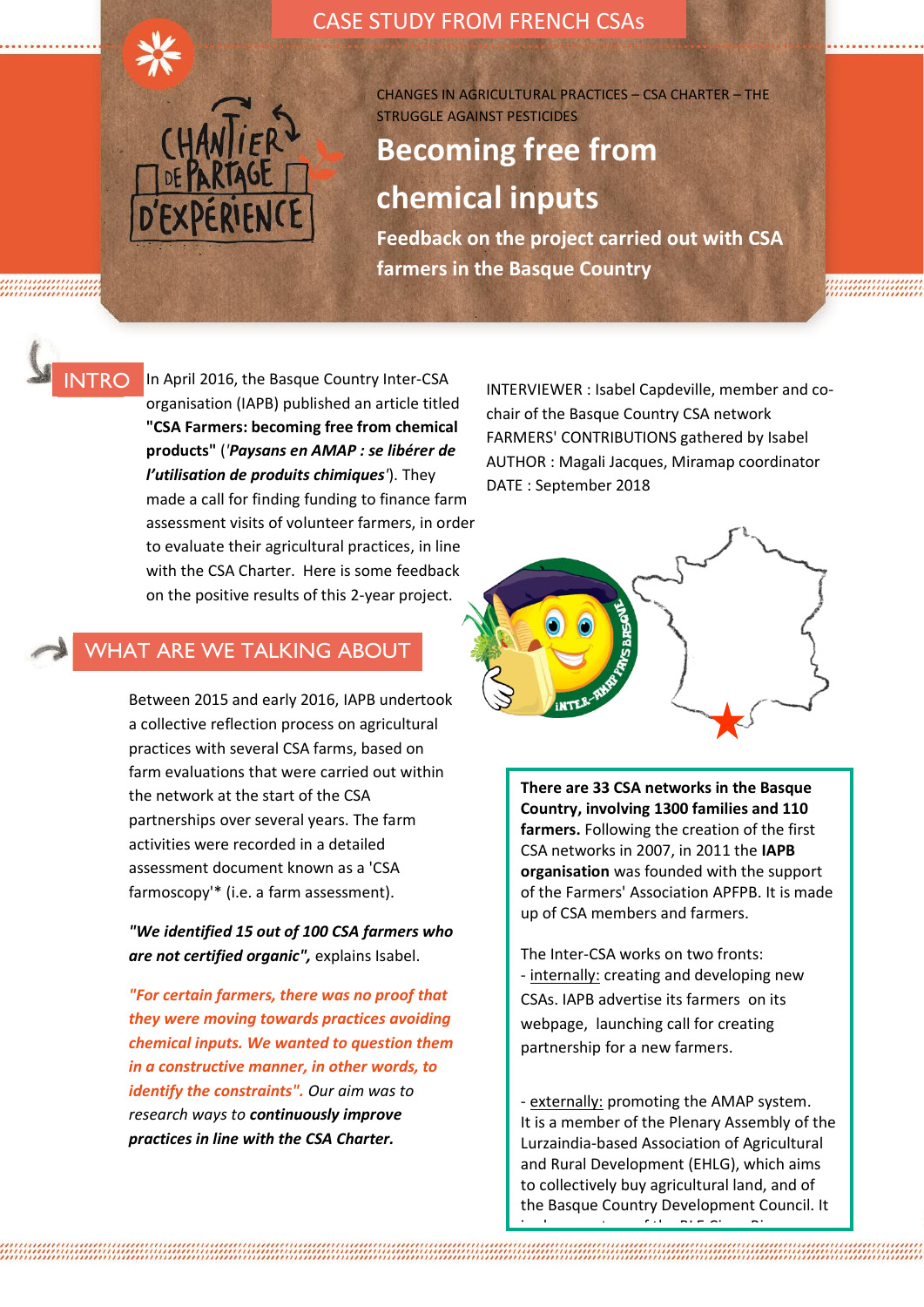## THE OBJECTIVES

#### **An initiative rooted in the search for autonomous decision-making:**

**Farmers from different sectors (poultry, eggs, goat's cheese, beef cattle, and vegetables) were invited to meet and reflect on the use of agricultural inputs, together with CSA members from IAPB and coordinators from the BLE association.** A proposal was made to support these farmers who wish to improved their practices and align with the French CSA charter. "*10 farmers showed their interest. We made available the resources to support 10 assessment visits, of which 9 were carried out*."

#### **The main goal was for farmers to take the time to look at how to improve their practices, in a financially viable manner.**

At the beginning, the proposal was to have an individual visit, but *"we very quickly opted for a collective endeavour"*. CIVAM bio staff visited every farm, sometimes with the presence of a CSA member, in order to carry out the pre-assessment. Mid-term review meetings with the farmers, Civam Bio and IAPB members were later organised, enabling them to discuss the analyses of their level of compliance with the basics of organic agriculture, in line with the CSA Charter, and to assess alternative technical proposals.

## THE RESULTS

*"If they want to change, they will change. We do not decide whether they should change, and it's not up to us to impose them to change, however, it was important to discuss it with them."* **Isabel confirms that today 6 farmers are officially converting to organic agriculture as result of this programme. Each farmer was able to opt to convert and to be certified as an organic farmer, if they wished.** "If the farmer requested it, we also worked on the application for an official organic certification"

**Other visits to organic farms of similar sizes were organised, which helped them to envisage certain developments.**

**Farmers became conscious of their situation regarding organic farming practices.**

On most farms, some additional steps could easily be undertaken, and changes for progress planned.

**The exercise also helped to reveal individual difficulties, to better understand farmers' constraints and to integrate costs.** 

When a farmer did not want to switch to organic because he considered the inputs to be too expensive, conversations with CSA members enabled the farmer to see how much the eggs should be sold for turning the conversion into organic production economically viable. "**The CSA members took on board the consequences of the initiative and adapted the contracted prices in solidarity".** 

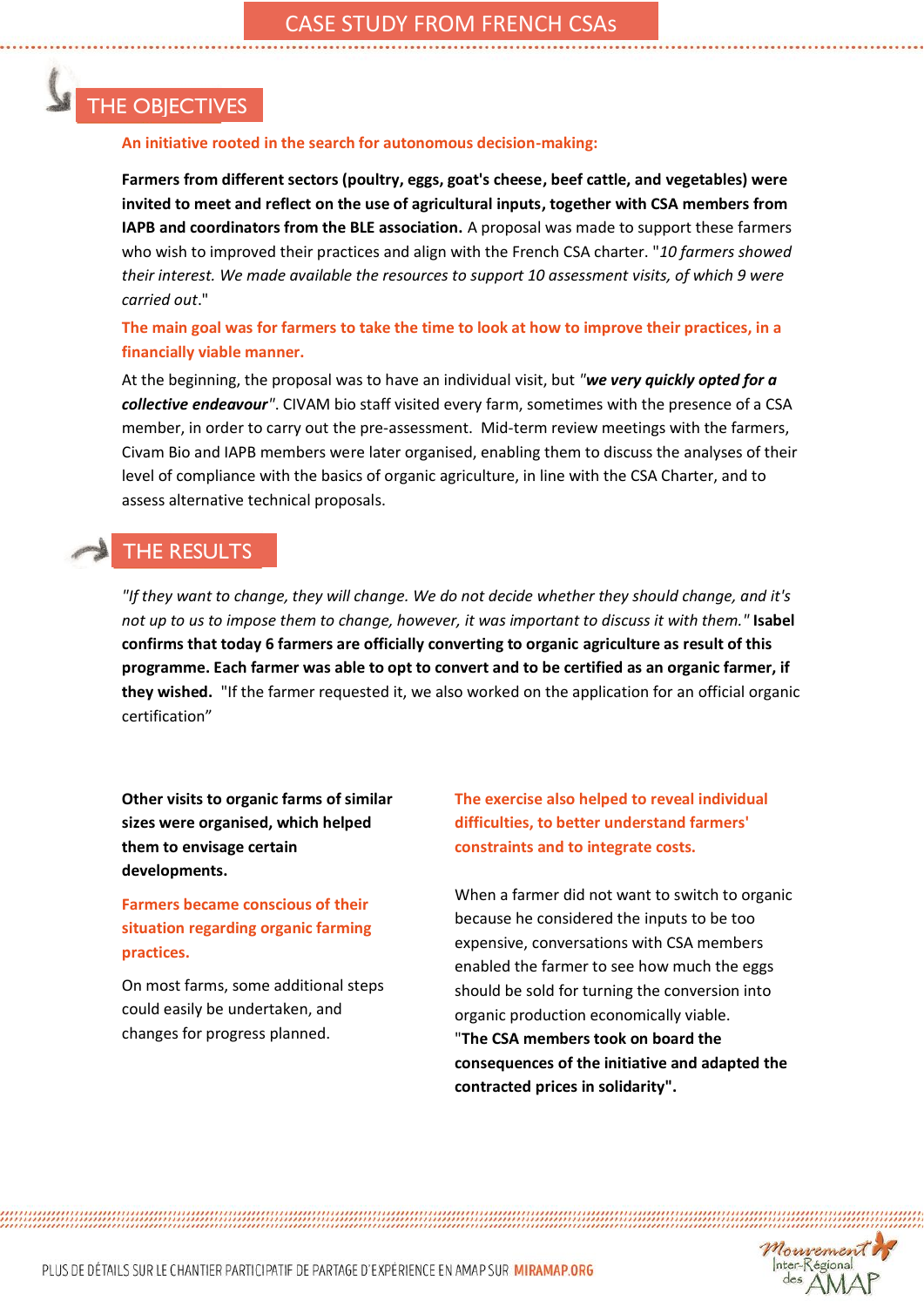**"How did you find the pre-assessment?"** *farmers' contributions gathered by Isabel*

*We found it hard to change our habits, but we felt encouraged by the support we received from the rest of the CSA members. At the beginning we were sceptical but in the end, it was an important step into trying something different.*

Fabien (the son who is just starting out) met *some people who have professional experiences, and then joined the diversified organic vegetable farmers' group*.

*Truth is, we are not that far away from chemical-free agriculture, and closer to organic than we initially thought.* 

**Françoise and Fabien (vegetable farmers)** 

*The pre-dialogue gave us time to reflect, all the while discussing with our peers and receiving support from the Civan bio technical staff. On the farm, our practices were totally in line with the Charter, but the challenge was the feed for the animals. By visiting other organic farms, we faced our fears. We met some colleagues who are full of ideas and amazing technical know-how. Now that our son is starting out, we were motivated to give some thought to our every-day work on the farm, and we asked to be converted to organic for our poultry.* 

*The biggest surprise was that after having foreseen and explained that the prices would increase, we got some new contracts. That's because CSA members were supporting us even more after the conversion, because they wanted to have a healthy diet.* 

**Panpi (poultry farmer)** 

#### **INSIGHT: The farm evaluation: a tool for sharing knowledge on CSA farms**

Farmers who are members of the Basque CSA network open the doors to their farms to visitors carrying out a 'CSA farmoscopy'. This farm evaluation comprises a **detailed description of activities on the farm** covering: the farmer's personal path, the agricultural practices, processing and commercialisation practices. **The visit is partly dedicated to assessing the CSA partnership between the producers and the consumers**. The evaluation visits are carried out together with CSA members at the start of a partnership and/or with members of IAPB, usually before the contracts are formalised. **This tool allows members to have clear information about the farms.**  The evaluations add a level of understanding of his/her own farm that the farmer did not necessarily had before

These evaluations can also help to identify difficulties and/or needs, and to draft of a 'common goals contract' (i.e. more formalised partnership goals).